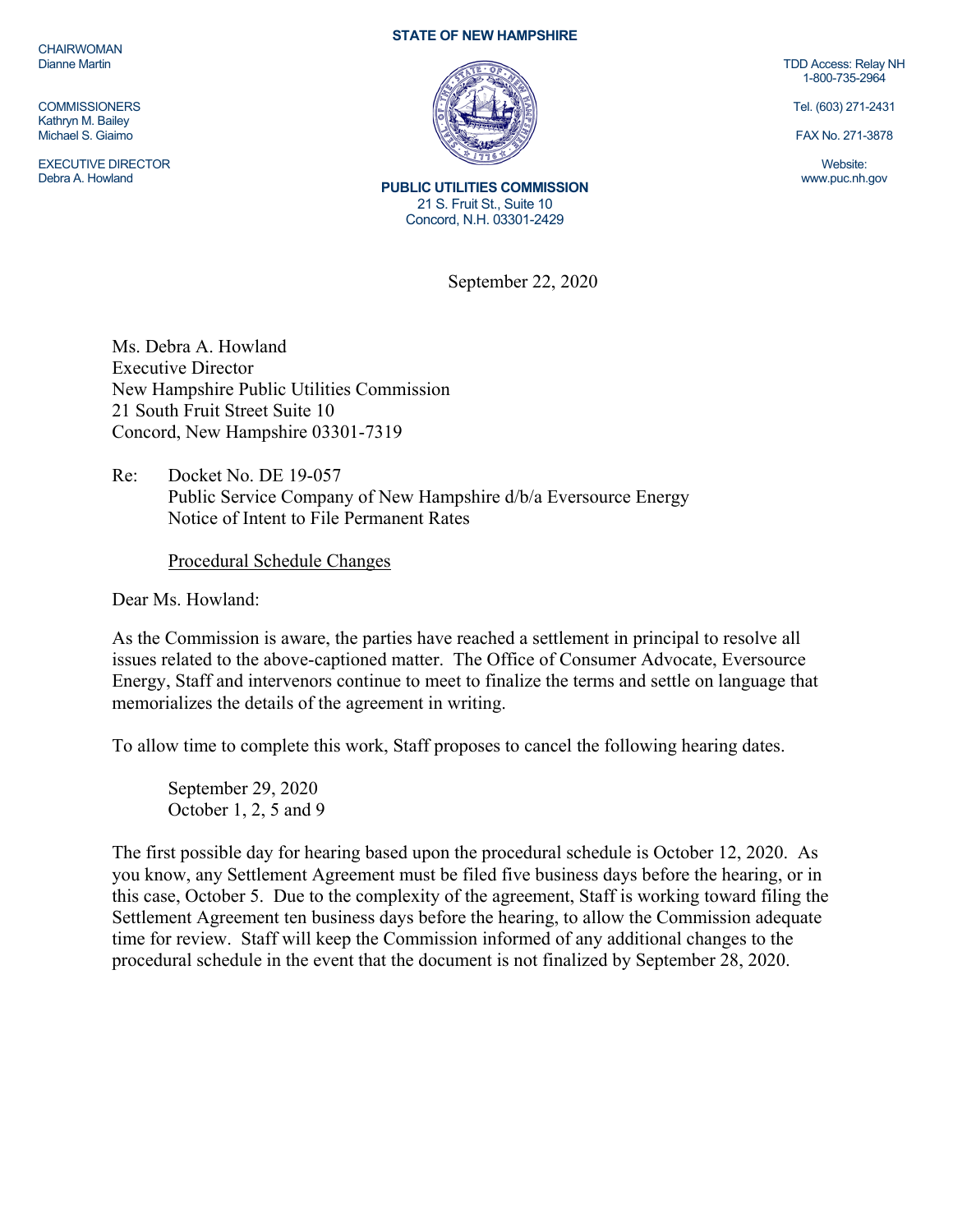DE 19-057 September 22, 2020 Page 2

Staff certifies that copies of this letter and enclosures have been served electronically to the parties on the service list upon filing with the Commission. Pursuant to Commission directive, Staff is not filing any paper copies of this letter.

Sincerely,

/s/ *Suzanne G. Amidon* 

Suzanne G. Amidon Staff Counsel

cc: Service List (Electronically)